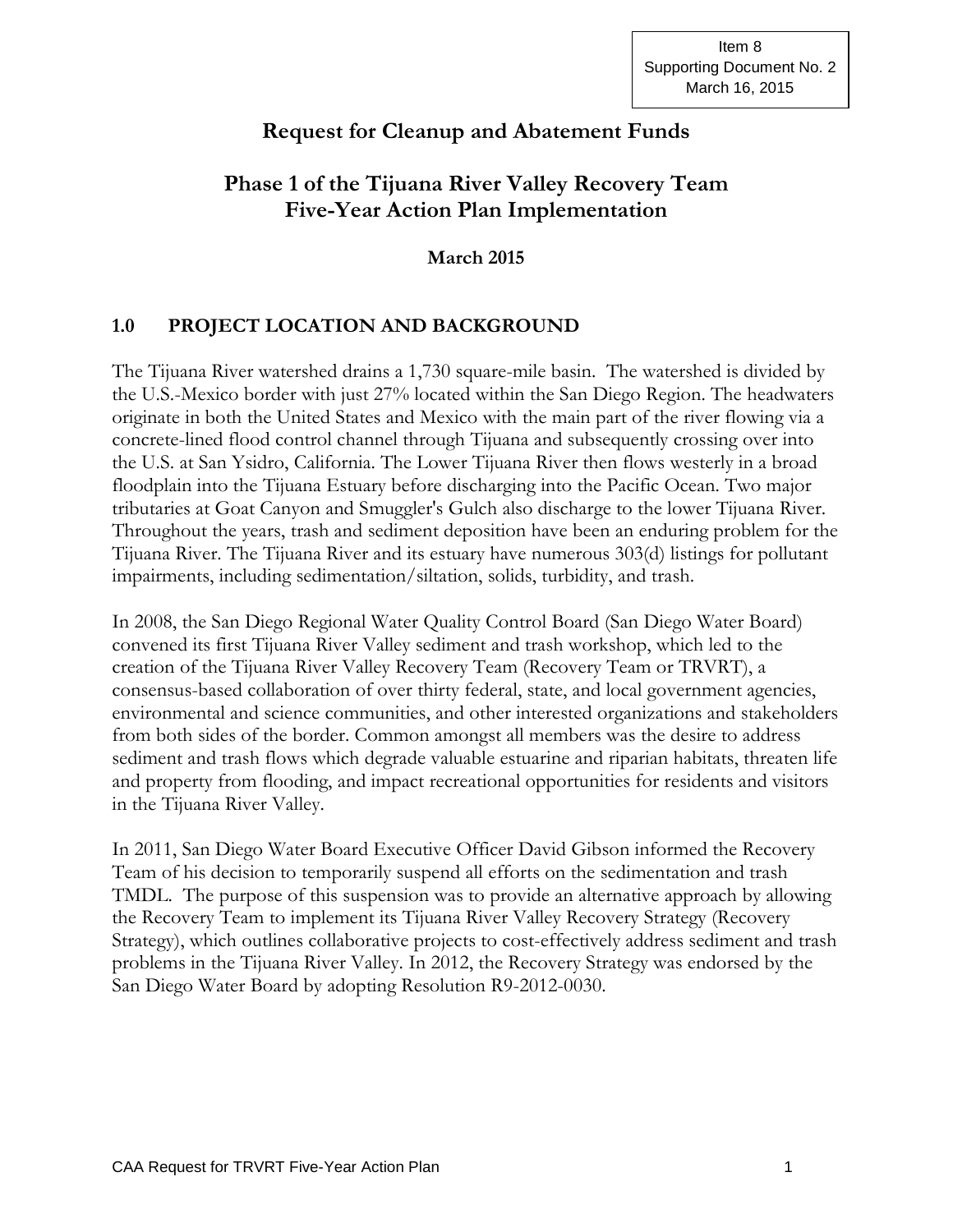Due to Recovery Team efforts, there is now a better understanding of 1) existing trash and sediment problems in the Tijuana River Valley, 2) how the hydrologic and hydraulic functions of storm flows affect the Tijuana River Valley, and 3) how changes to physical characteristics of the Tijuana River Valley impact the floodplain. This understanding allows the Recovery Team to identify the highest priority projects based on the following four criteria:

- 1. Consistent with priorities in the Recovery Strategy;
- 2. Involve relatively straightforward paths of completion;
- 3. Can be controlled by agencies within the U.S.; and
- 4. Are expected to produce long-term benefits to managing trash and/or sediment.

Based on these criteria, ten specific projects with defined five-year objectives have been developed in a Five-Year Action Plan; these projects are divided into two tiers based on the criteria. The objective of the Five-Year Action Plan is to maintain collaborative momentum and implement projects that advance Recovery Team goals as described in the Recovery Strategy.

## **2.0 PROJECT NEED**

Tier 1 projects are the highest priority projects in the Five-Year Action Plan. The San Diego Water Board has submitted this request to the State Water Resources Control Board to provide Cleanup and Abatement Account (CAA) funds for the first phase of the Tier 1 projects. Phase 1 will be the first step in accomplishing the Tier 1 projects' five-year objectives:

- 1. Reclamation of Nelson Sloan quarry underway using sediment excavated in the Tijuana River Valley;
- 2. Brown Property fill removal and restoration underway;
- 3. Completion of a valley-wide sediment management plan;
- 4. Facilitation for implementation of the Five-Year Action Plan, including implementation of an interagency agreement for the acquisition of Tijuana River Valley property from willing sellers; and
- 5. Downstream trash clean-ups performed on a regular basis to produce measurable increase in trash removal efficiency due to enhanced approaches.

Accomplishing these objectives will alleviate environmental impacts and inefficient practices employed to offset the impacts due to the ongoing trash and sediment problems that have been compromising beneficial uses of the lower Tijuana River Valley for decades

Ideally, the City of San Diego will manage this CAA Project and seek partnerships with the County of San Diego and other participants in the Tijuana River Valley. The CAA Project manager will serve as the administrator for tasks undertaken by its partners. The length of the CAA Project will be two years; the first two years of Five-Year Action Plan work.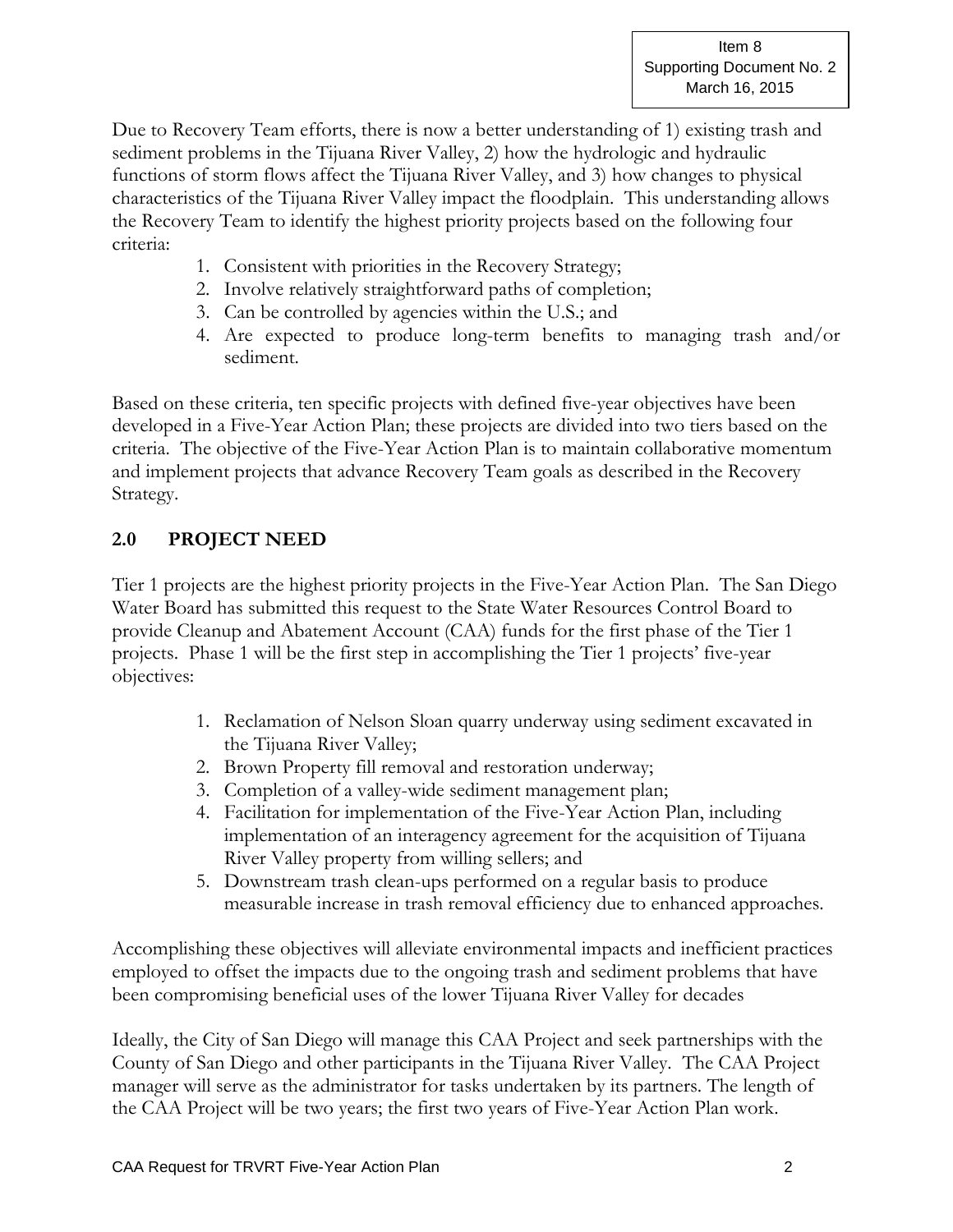#### **3.0 SCOPE OF WORK**

This CAA Project contains five components:

#### **A. Reclamation of the Nelson Sloan Quarry (Phase 1)**

The scope of this component is to explore management and operations alternatives for reclamation of the Nelson Sloan quarry and to update environmental documents based on preferred alternative. The quarry is no longer in operation and may be an ideal site in the Tijuana River Valley to deposit excavated sediment from cross-border sources.

*Estimated Cost - \$500,000*

### **B. Brown Property Restoration (Phase 1)**

The scope of this component is to prepare a hydrology study, feasibility study, and environmental documents for the Brown Property, the site of unauthorized fill activities in the past. The removal of this fill and restoration of the site to riparian forest floodplain would substantially improve the hydrology of the Tijuana River Valley

*Estimated Cost - \$300,000*

### **C. Preparation of a Sediment Management Plan for the Tijuana River Valley (Phase 1)**

The scope of this component is to prepare a valley-wide Sediment Management Plan (SMP). The sediment management options to be studied include reclamation of the Nelson Sloan quarry, beach replenishment, construction aggregate and fill material, fill for Tijuana River Valley trails and dirt roads, fill for horse ranches and agriculture land, and landfilling. The sediment management plan could potentially include source identification and management options in Mexico as well.

*Estimated Cost - \$300,000*

## **D. Recovery Team Support (Phase 1)**

The scope of this component is to recruit a contractor to dedicate the time required to maintain momentum on priority projects. This may include administrative services, facilitation, translation, website enhancements, and mapping. An ideal first effort requiring this kind of support would be the development and implementation an interagency agreement for the acquisition of Tijuana River Valley property from willing sellers.

*Estimated Cost - \$300,000*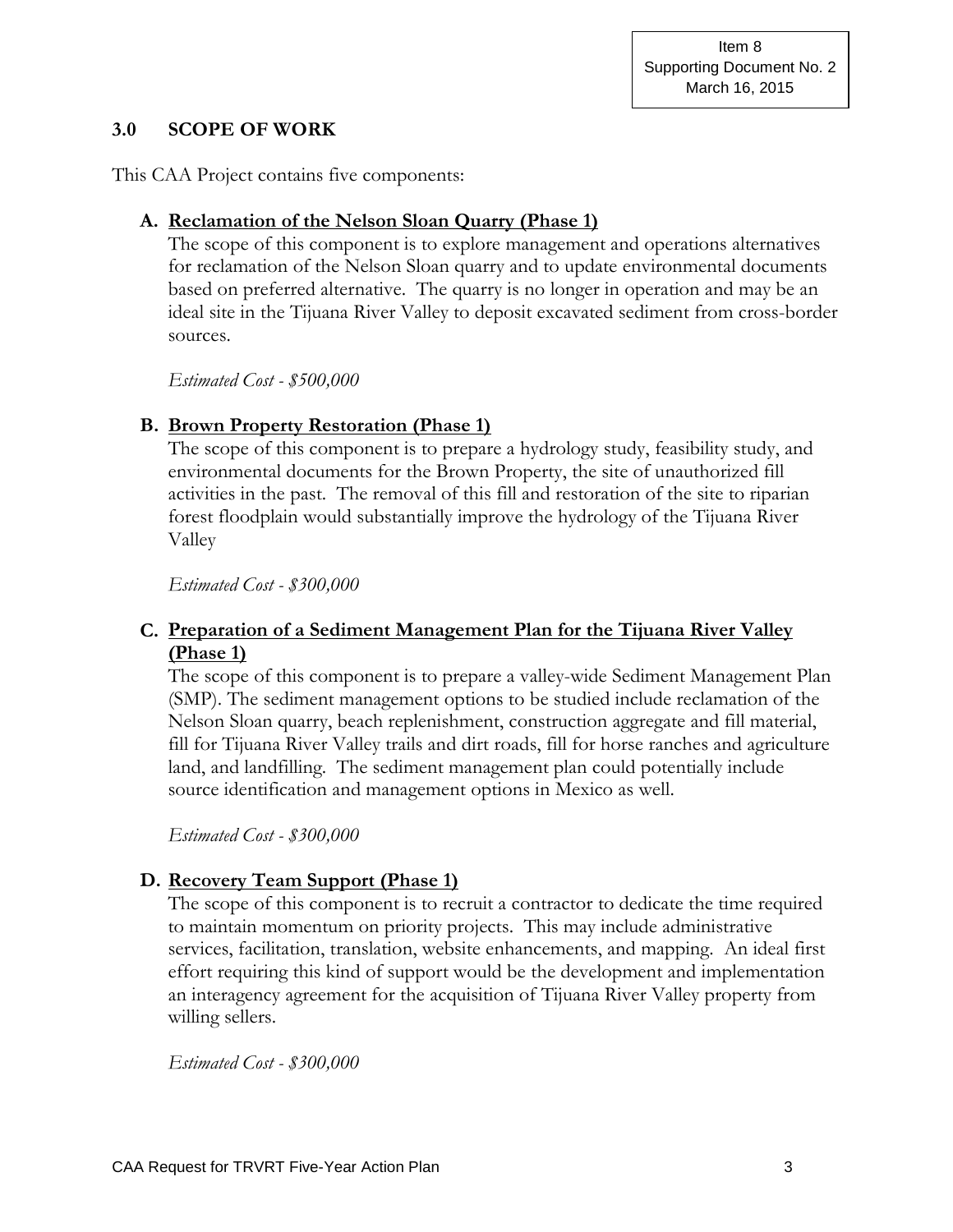Item 8 Supporting Document No. 2 March 16, 2015

#### **E. Targeted Trash Removal Projects**

The scope of this project is to provide support for Tijuana River Action Month (TRAM) trash clean-up efforts, including allowing small vehicles or draft horses to be used in sensitive, forested areas to remove the larger, heavier debris.

*Estimated Cost - \$150,000*

#### **4.0 BUDGET**

The San Diego Water Board is requesting \$1,550,000 from CAA funds to cover the costs of the five components of this CAA Project: Phase 1 of the Tijuana River Valley Recovery Team Five-Year Action Plan Implementation.

The estimated cost to complete Phase 1 of each component is as follows:

| Component A: Reclamation of the Nelson Sloan Quarry            | \$500,000 |
|----------------------------------------------------------------|-----------|
| Component B: Brown Property Restoration                        | \$300,000 |
| Component C: Preparation of a SMP for the Tijuana River Valley | \$300,000 |
| Component D: Recovery Team Support                             | \$300,000 |
| Component E: Targeted Trash Removal Projects                   | \$150,000 |

#### **5.0 PROJECT SUBMITTALS**

Submittals associated with Phase 1 of each component are as follows:

#### **A. Reclamation of the Nelson Sloan Quarry**

Management and operations plan that explores various alternatives for Nelson Sloan quarry operations and identifies preferred alternative

Environmental documents required for California Environmental Quality Act (CEQA) compliance

#### **B. Brown Property Restoration**

Hydrology study that explores the hydrologic impacts due to various fill removal and restoration scenarios

Feasibility study that evaluates the practicality and cost estimates of the potential fill removal and restoration scenarios

Environmental documents required for CEQA compliance